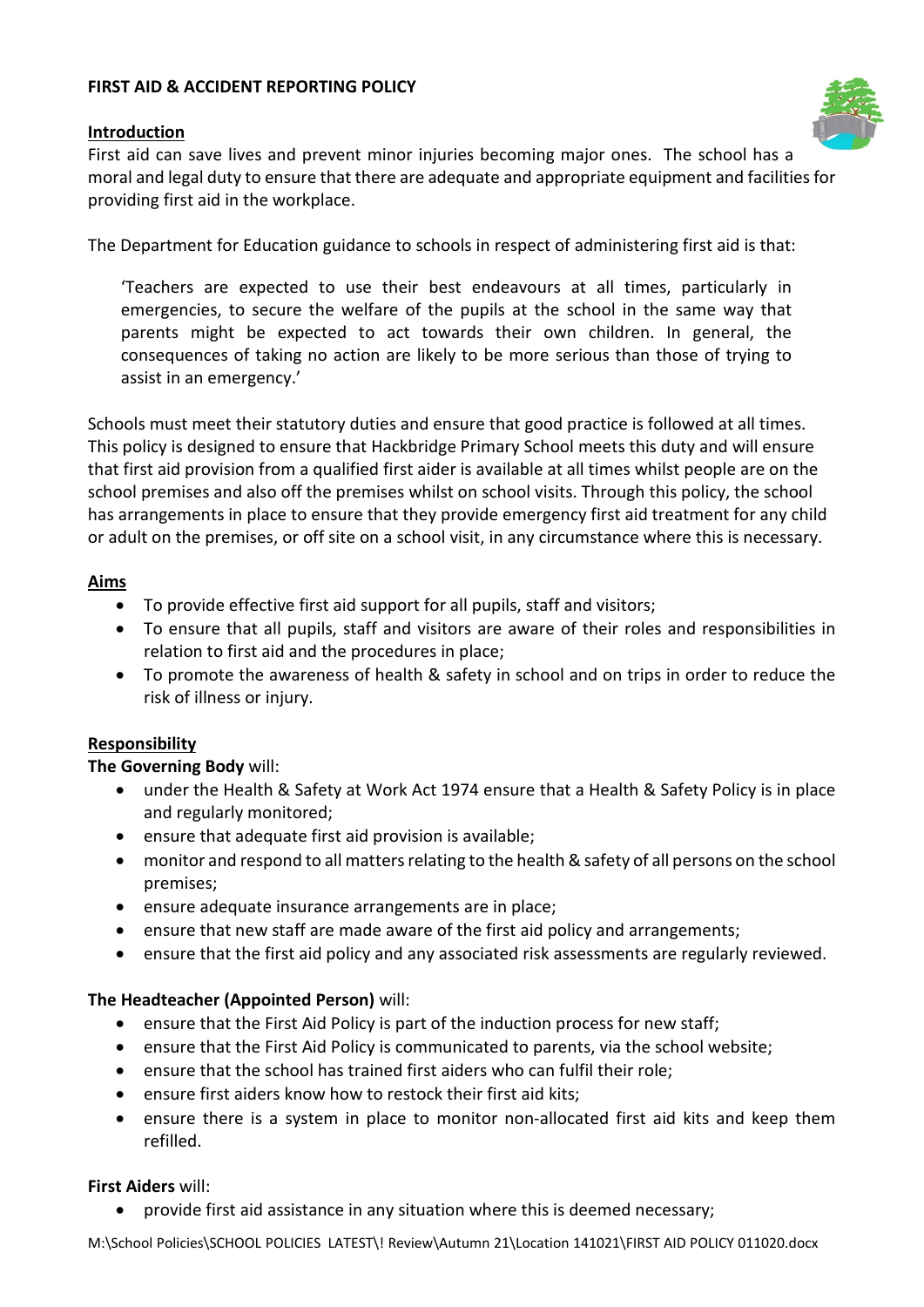- maintain their level of first aid training certification;
- report accidents/injuries, where required, to the management and Corporate Health and Safety;
- monitor their first aid boxes and ensure they are suitably restocked.

### **All Staff** will:

• ensure they understand the contents of this policy and put it into practice.

### **Parents** will:

• be responsible for their child's overall health and ensure the school is informed of any medical conditions.

## **Training**

First Aiders must complete a training course approved by the Health & Safety Executive (HSE). At Hackbridge Primary School all designated first aiders are appropriately trained and attend a refresher course every three years.

#### **First Aiders**

The list of current first aiders is located in the school offices, in the staff rooms and in each first aid room. The Lead First Aider is Miss Z Barclay – Office Manager. The Lead First Aider will ensure that all first aid supplies are adequate and well stocked.

#### **Main Duties**

- Give immediate help to casualties with common injuries or illnesses and those arising from specific hazards at school;
- When necessary, ensure that an ambulance or other professional medical help is called or sought;
- Ensure that an Appointed Person is contacted in an emergency, where required.

## **Appointed Person**

At Hackbridge Primary School this is the Headteacher, Mrs E Walford.

If Mrs Walford is not present, then one of the following members of staff should be contacted:

| Miss N Robins          | Deputy Headteacher                                |
|------------------------|---------------------------------------------------|
| Mr A Jasper            | Assistant Headteacher (and qualified first aider) |
| Miss K O'Doherty       | Assistant Headteacher                             |
| Mrs N Edmonds-Chappell | Assistant Headteacher                             |
| Mrs S Saunders         | <b>Finance and Operations Manager</b>             |

## **Main Duties**

- Take charge when someone is injured or unwell;
- Ensures that an ambulance or professional medical help has been summoned when required.

## **Location of First Aid Equipment**

- All classrooms have a small kit containing plasters and cotton wool to deal with minor injuries in teaching areas. Teachers are responsible for ensuring that this is kept replenished from the office stocks via the Lead First Aider.
- First Aid rooms are located off the school offices (both sites) and in the KS1/Sports Hall corridor adjacent to the Reprographics Office (Hackbridge Corner).

M:\School Policies\SCHOOL POLICIES LATEST\! Review\Autumn 21\Location 141021\FIRST AID POLICY 011020.docx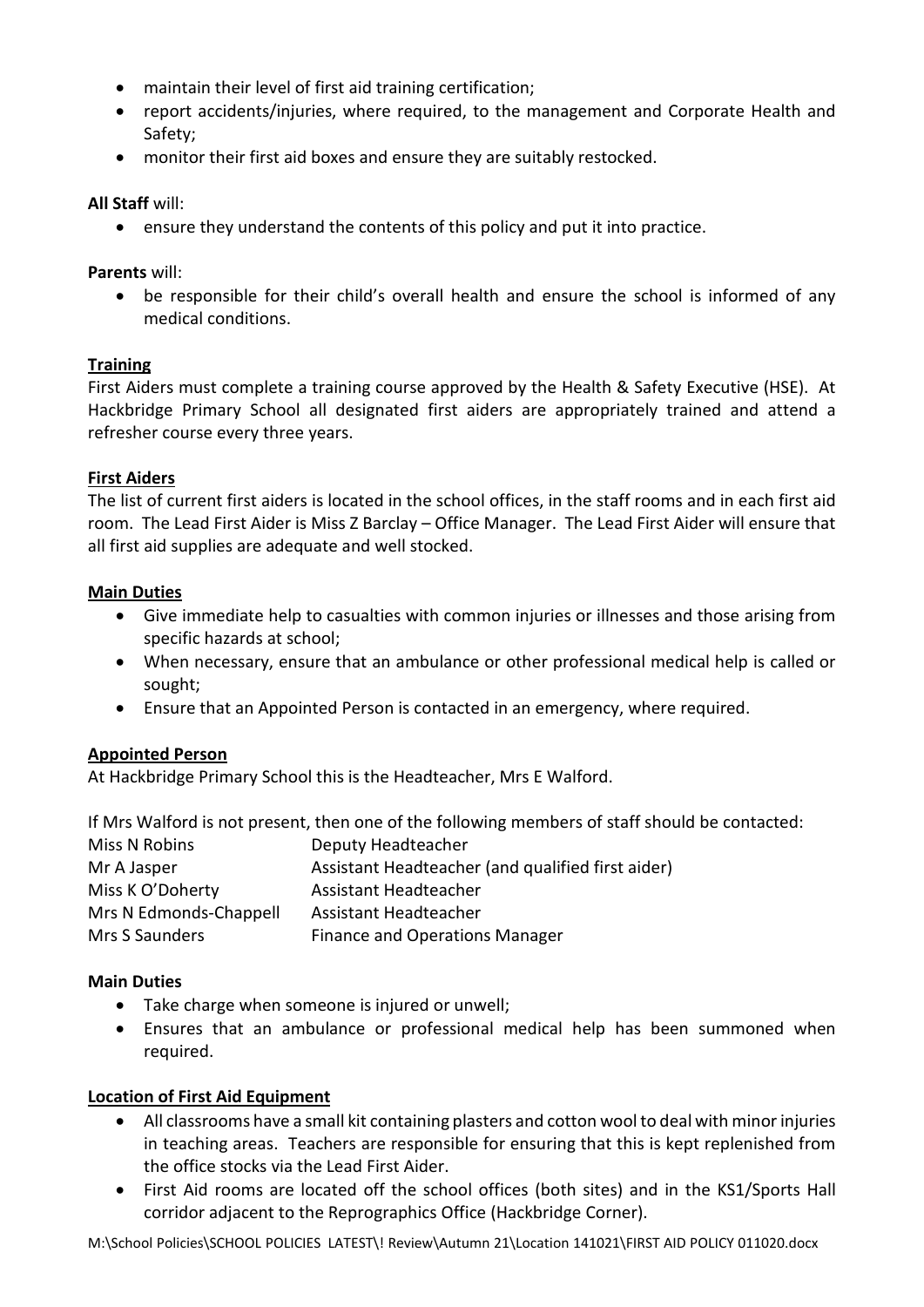• There is a defibrillator located in the school office entrance areas (see separate policy guidance) and staff are trained, within their first aid training, in the use of this equipment. In an emergency, the equipment may be used by any adult as once switched on you are clearly guided through the procedures.

# **First Aid Resources**

# **SCHOOL**

There is no mandatory list of items for a first aid container. At Hackbridge Primary School we hold the following items:

- Infrared thermometers
- Individually wrapped sterile adhesive dressings assorted sizes
- Sterile eye pads
- Individually wrapped triangular bandages
- Safety pins
- Medium sized individually wrapped sterile wound dressings
- Disposable gloves
- Cool Packs (minimum 10 in each first aid room)

The Lead First Aider is responsible for examining the contents of first aid containers and ensuring they are kept stocked and items disposed of after their expiry date has passed.

## **OFF-SITE**

Before undertaking any off-site activities, the Headteacher will assess what level of first aid provision is needed. If no specific risk is identified, then the trip leader will ensure that sufficient travel first aid kits are taken. A qualified first aider will be taken on school trips. It is the responsibility of the trip leader/class teacher to ensure that any individual child specific medication, such as inhalers and Epi-pens, are taken on the trip.

## **Hygiene/Infection Control**

All staff must take precautions to avoid infection and must follow basic hygiene procedures. All staff have access to single-use disposable gloves and hand washing facilities and must take care when dealing with blood or other body fluids and disposing of dressings.

- All incidents involving bodily fluids are to be dealt with using gloves available from the first aid rooms and Office Manager (Lead First Aider).
- Specific incidents of sickness or toilet accidents will need the appliance of the appropriate 'ascorbit' powder (available from the Site or Office Teams).
- All dressings or wipes that have been in contact with blood or bodily fluids must be disposed of in the clinical waste bins provided in the First Aid Rooms and EYFS.

## **Reporting Accidents and Record Keeping**

- All incidents dealt with must be recorded in the school Accident Books held in the school office (both sites) or the KS1 First Aid Room (Hackbridge Corner site only). These must contain the date and time of the incident, name and class, description of injury/issue and first aid actions taken and what happened immediately afterwards i.e. went back to class/resumed duties, went home, went to hospital etc. EYFS have their own Accident Book.
- More serious concerns/injuries must be referred to the Lead First Aider or to another first aider for a second opinion and the Headteacher or a member of SLT contacted (if not a first aider).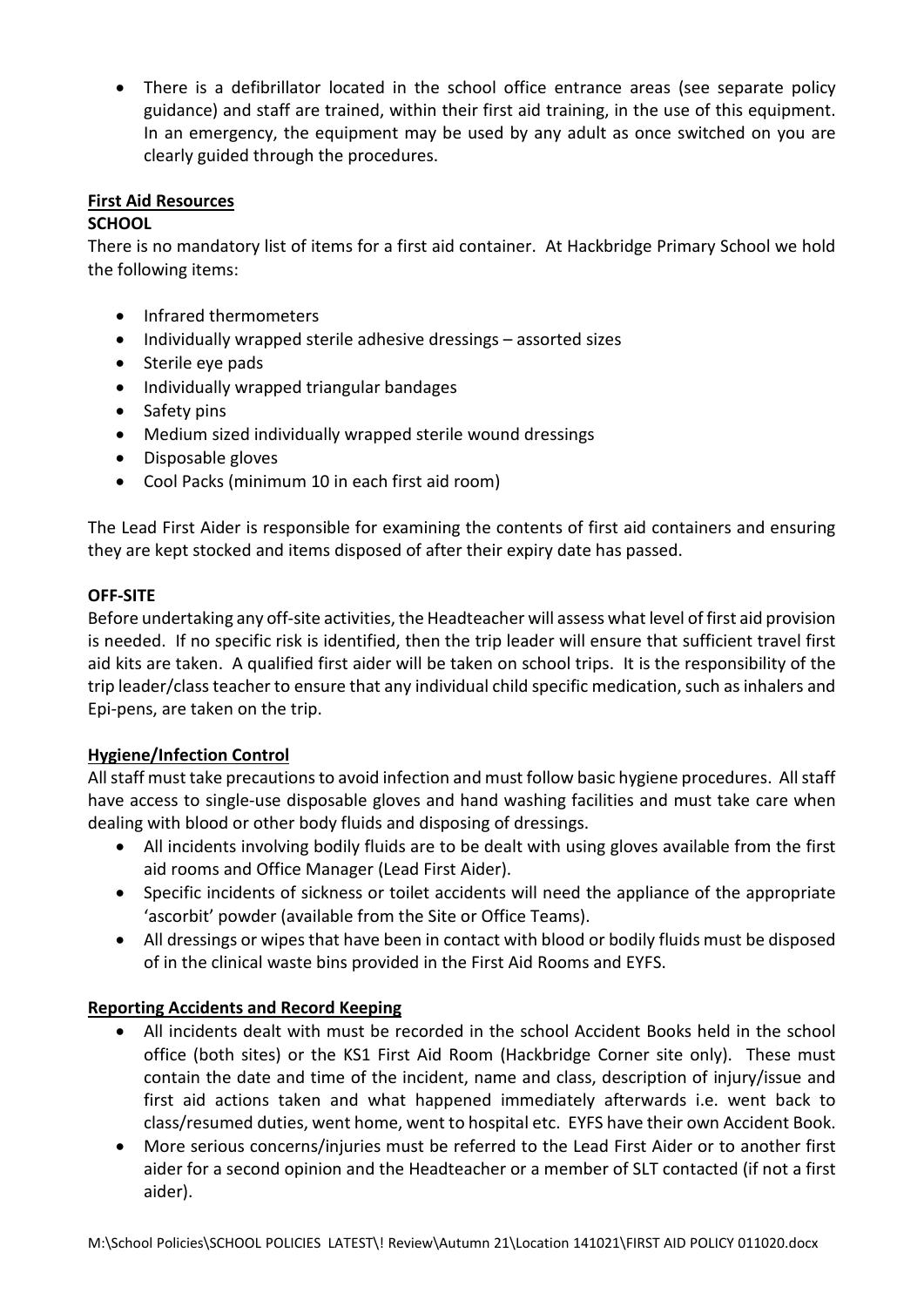- Accidents of a more serious nature must also be recorded on a Local Authority Accident Report form and on the online H&S portal and dealt with in accordance with Local Authority H&S procedures. The online reporting is managed and monitored by the Office Manager (Lead First Aider) and the Headteacher. All reportable accidents are then reported to the termly Location Committee meeting of the Governing Body.
- All accidents/incidents that are reported to H&S are investigated by the Headteacher/Senior Leadership Team as appropriate and, where necessary, risk assessments will be reviewed.

# **ANY ACCIDENT RESULTING IN A TRIP TO HOSPITAL MUST BE FOLLOWED UP IMMEDIATELY WITH A TELEPHONE CALL TO CORPORATE HEALTH & SAFETY ON 020 8770 5026 TO INFORM THEM OF THE DETAILS.**

**This call must be made by either the Appointed Person, member of the Senior Leadership Team or the Lead First Aider.**

#### **Notification to Parents – school procedures**

- Children reporting to First Aid will receive first aid treatment as deemed appropriate by the member of school staff. A First Aid Form (red slip - supplies kept in the first aid rooms) will be completed. The form must state the date, time and place of incident, the name and class of the injured or ill person, details of the injury/illness and what treatment was given. The form will be sent home, via the class teacher, to the parent/carer that day.
- Concerns after an injury may result in a member of the office staff phoning the parent/carer and the parent/carer being given the opportunity to visit school to see the child. In certain circumstances, the parent will decide to take them home or be requested to do so by the school. It may be that the school will advise the parent/carer to seek medical advice.
- Serious injuries/severe medical conditions will necessitate a 999 call for an ambulance and this telephone call will take first priority. In any such event, the priority will be in providing this to the child, with the parent being contacted as soon as a second adult is present to do so. In this case, office staff will print out the child's details including home address and doctor's details. The parent/carer will be phoned after the ambulance has been requested and, depending on their availability, will accompany the child in the ambulance if they can get to the school site/school visit location before the ambulance is ready to leave. Where the parent/carer is not able to get to the school site/school visit location before the ambulance needs to leave for the hospital, an Appointed Person will accompany the child in 'loco parentis' and stay with the child until such time as the parent/carer arrives at the hospital to be with them. Where an injury or illness has caused concern, the staff involved will initiate the use of our additional internal form 'Injury Response Form' to ensure all details are logged with times and staff involved. These forms are available in the First Aid Rooms and school office.
- In the event of a school evacuation it will be necessary for a member of the office staff to take out a basic First Aid Kit.
- In the event of an evacuation, the Registered First Aiders will set up a triage point to assess any medical needs.
- In the event of an evacuation, the Deputy Headteacher and Finance and Operations Manager are responsible for co-ordinating communication between staff and SLT (using mobile phones).

#### **Monitoring**

This policy will be reviewed annually or sooner if circumstances change. This policy should be read in conjunction with all other relevant policies and guidelines

M:\School Policies\SCHOOL POLICIES LATEST\! Review\Autumn 21\Location 141021\FIRST AID POLICY 011020.docx